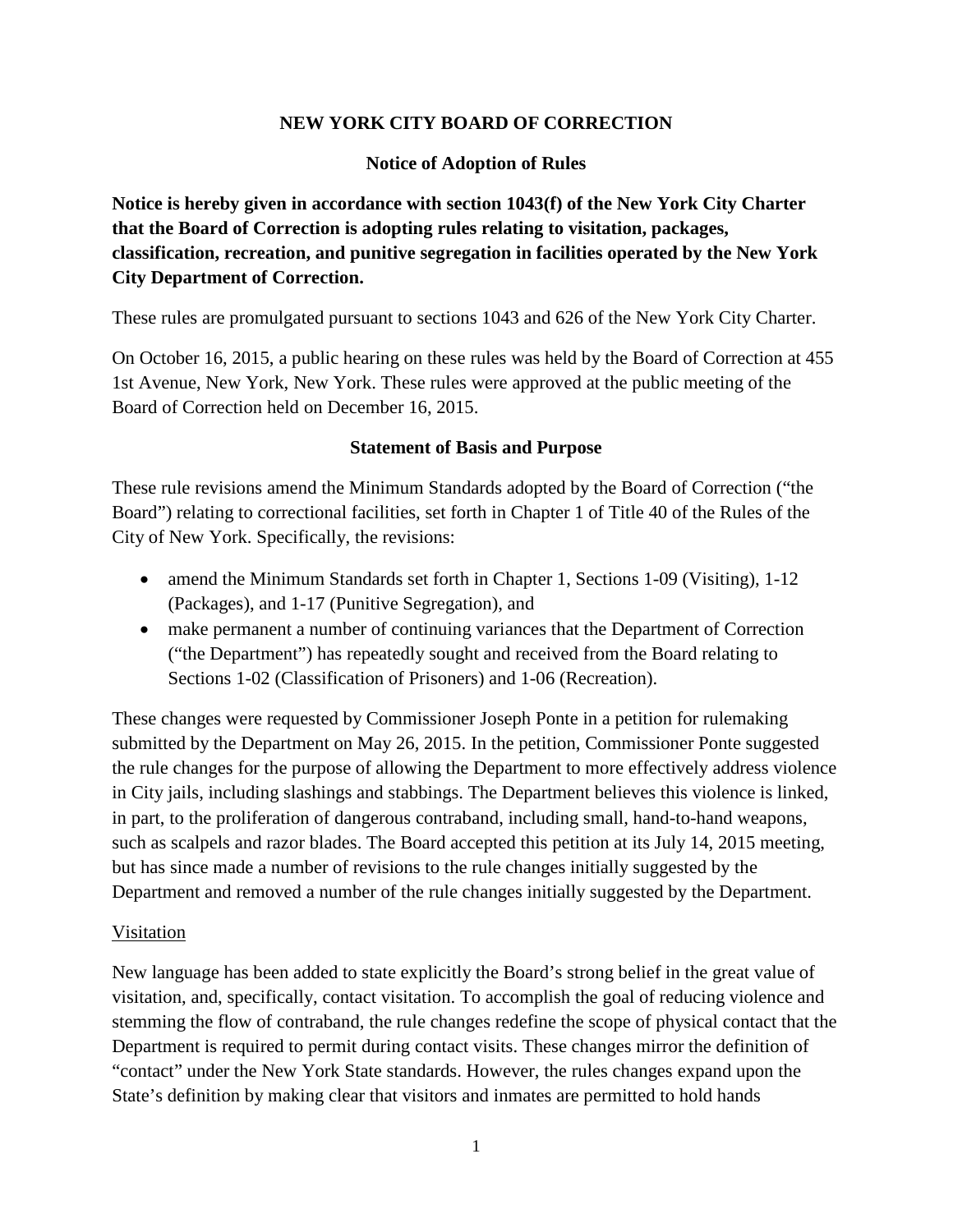throughout a visit and inmates are permitted to hold children ages 14 and younger in their families throughout a visit. The changes further note that the term "family" should be construed broadly to reflect the diversity of familial structures for the purposes of the Department's implementation of visitation rules. These changes are intended to limit the opportunities to pass weapon and drug contraband during visits, while continuing to ensure that important contact between inmates and visitors may still occur.

The visitation section of the Minimum Standards has additionally been modified to make clear that the existing prohibition against limiting visitation rights on the basis of an inmate's or a visitor's gender includes gender identity, self-image, appearance, behavior and expression. This language closely mirrors similar provisions in New York City's Human Rights Law.

Finally, the process for appealing visitation restrictions has been modified. The Board must still decide visitation appeals within 5 business days, but now may issue a single extension of 10 business days when there exists good cause to do so.

## Packages

An additional change has been included to make it easier for the Department to prevent the introduction of dangerous contraband through packages. The change provides the Department with 72 hours rather than 48 hours, to search packages.

#### Punitive Segregation

In addition to the amendments aimed at reducing contraband, other changes allow the Department to sentence inmates infracted and sentenced for a serious assault on staff – i.e., those resulting in serious injury – to receive a higher maximum sentence in punitive segregation than is allowed for other infractions. The changes provide that an inmate infracted for committing a serious assault on staff may be sentenced to up to 60 days in punitive segregation for that single infraction. When an inmate is serving such a sentence, the changes provide that the Department need not release the inmate from punitive segregation for 7 days after the inmate has served 30 consecutive days in punitive segregation, which is required for all other punitive segregation sentences. However, any sentences for serious assaults on staff that exceed 30 days must be approved by the Chief of Department or a designee. Additionally, the Chief of Department or a designee must complete a review 45 days after commencement of the sentence to determine whether the inmate could safely be placed in an available alternative housing unit for the remainder of the sentence.

The changes to the punitive segregation section additionally clarify the meaning of the 60-day limit on punitive segregation within any 6-month period and impose additional reporting requirements when an inmate is held beyond the 60-day limit. Finally, the revisions require the Department to provide the Board with a report detailing the Department's efforts to reduce violence without resorting to increasing the time inmates spend in punitive segregation housing.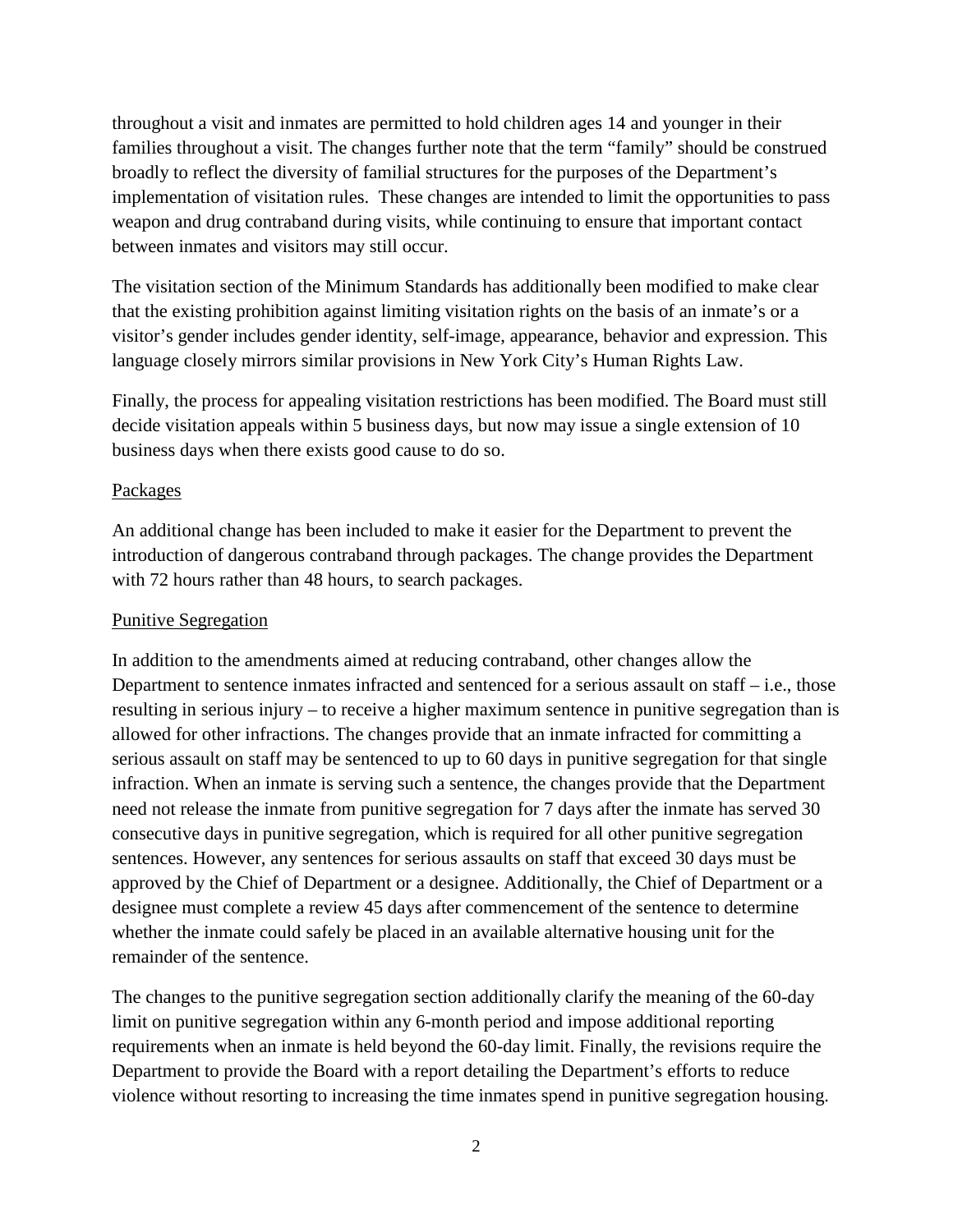## Classification and Recreation

Finally, the rule changes amend Minimum Standards Sections 1-02 (Classification of Prisoners) and 1-06 (Recreation) to make permanent certain continuing variances that the Department has repeatedly sought and received from the Board.

Set forth below is a section-by-section description of the rule amendments.

Section 1-02 ("Classification of Prisoners")

This revision amends paragraph (1) of subdivision (b) to make permanent a long-standing variance that enables the Department to comingle city-sentenced inmates and detainees within the following housing areas: (1) adolescent housing areas, (2) housing areas designated for inmates ages 18 to 21, and (3) housing areas for pregnant inmates. It additionally replaces close custody housing with enhance supervision housing on the list of housing types in which such comingling is permissible, as the Department no longer uses close custody housing and recently implemented the new enhanced supervision housing unit. Finally, a new paragraph is added to provide that where inmates are comingled in such housing areas, the Department is required to treat sentenced inmates as inmates awaiting trial or examination for all purposes other than housing.

## Section 1-06 ("Recreation")

This revision amends subdivision (f) to make permanent a long-standing variance that enables the Department to provide in-cell recreation to inmates confined for medical reasons in the contagious disease units and requires the Department to provide such inmates with various recreation materials in the most prevalent languages among the inmate population.

#### Section 1-09 ("Visiting")

This revision amends subdivision (a) to state explicitly the Board's strong belief in the great value of visitation, and, specifically, contact visitation. The changes further note that the term "family" should be understood to reflect the diversity of familial structures for the purposes of the Department's implementation of visitation rules.

The revisions also amend subdivision (f) to redefine the scope of the type of physical contact that the Department must allow during contact visits by conforming the Board's definition of "permitted contact" to the definition provided under New York State law. However, the revisions additionally expand the State law definition of permissible contact to provide that inmates must be permitted to hold children ages 14 and younger in the inmates' families throughout visits and hold visitors' hands throughout visits.

A new paragraph is added to subdivision (h) to make clear that visitation restrictions must be narrowly tailored to the threat posed by the visitor or the inmate's access to visitation.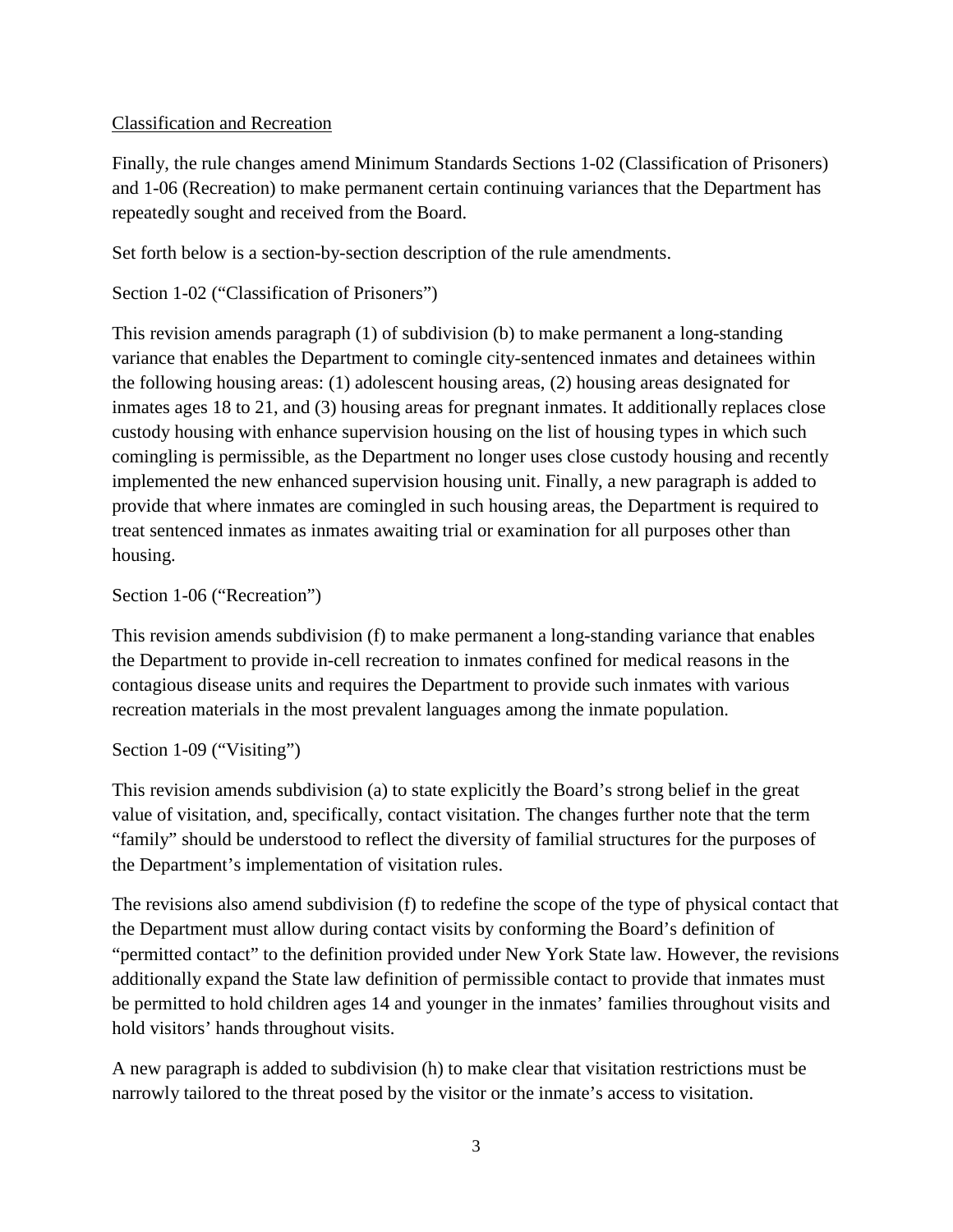Subdivision (h) is additionally amended to clarify certain aspects of the Minimum Standards that bar the use of certain characteristics as a basis to restrict visitation. Namely, the changes clarify that "gender" includes "gender identity, self-image, appearance, behavior or expression."

Finally, the changes modify the procedures by which visitation limitations are imposed and by which inmates and visitors may appeal such limitations. The Board must still decide visitation appeals within 5 business days, but now may issue a single extension of 10 business days when there exists good cause to do so.

Section 1-12 ("Packages")

The change provides that the Department must deliver packages to inmates within 72 hours, rather than 48 hours.

Section 1-17 ("Punitive Segregation")

The revisions amend paragraphs (1) and (2) of subdivision (d) and add a new paragraph (4) to subdivision (d) to allow the Department to sentence inmates who have committed a serious assault on staff to up to 60 days in punitive segregation. The Department would not be required to provide those inmates with a 7-day break after 30 consecutive days in punitive segregation, as is required for all other punitive segregation sentences. The Chief of Department or a designee is required to approve sentences exceeding 30 days, with notification sent to the inmate, the Board, and the relevant Correctional Health Authority. Additionally, the Chief of Department or a designee is required to complete a review 45 days after commencement of the sentence to determine whether the inmate can safely be placed in an available alternative housing unit for the remainder of the sentence.

The revisions to subdivision (d) also amend paragraph (3) to clarify the meaning of the provision that allows the Department to keep inmates in punitive segregation for longer than 60 cumulative days within a 6 month period. The revisions further impose additional reporting requirements when the Department takes such action.

The changes expand mental health protections to require that daily mental health rounds be required for all inmates who have been held in punitive segregation for longer than 30 consecutive days. Additionally, starting in August 2016, the Department is required to offer inmates held in punitive segregation longer than 30 consecutive days, as well as those held more than 60 days within 6 months, cognitive behavioral therapy or equivalent therapeutic programming aimed at addressing the root causes of the behavioral issues that led to the inmates' extended stays in punitive segregation.

Finally, a new report is required in subdivision (h). That report, due no later than June 1, 2016, requires the Department to analyze and recommend options for reducing persistent violence committed by inmates housed in or released from punitive segregation using means other than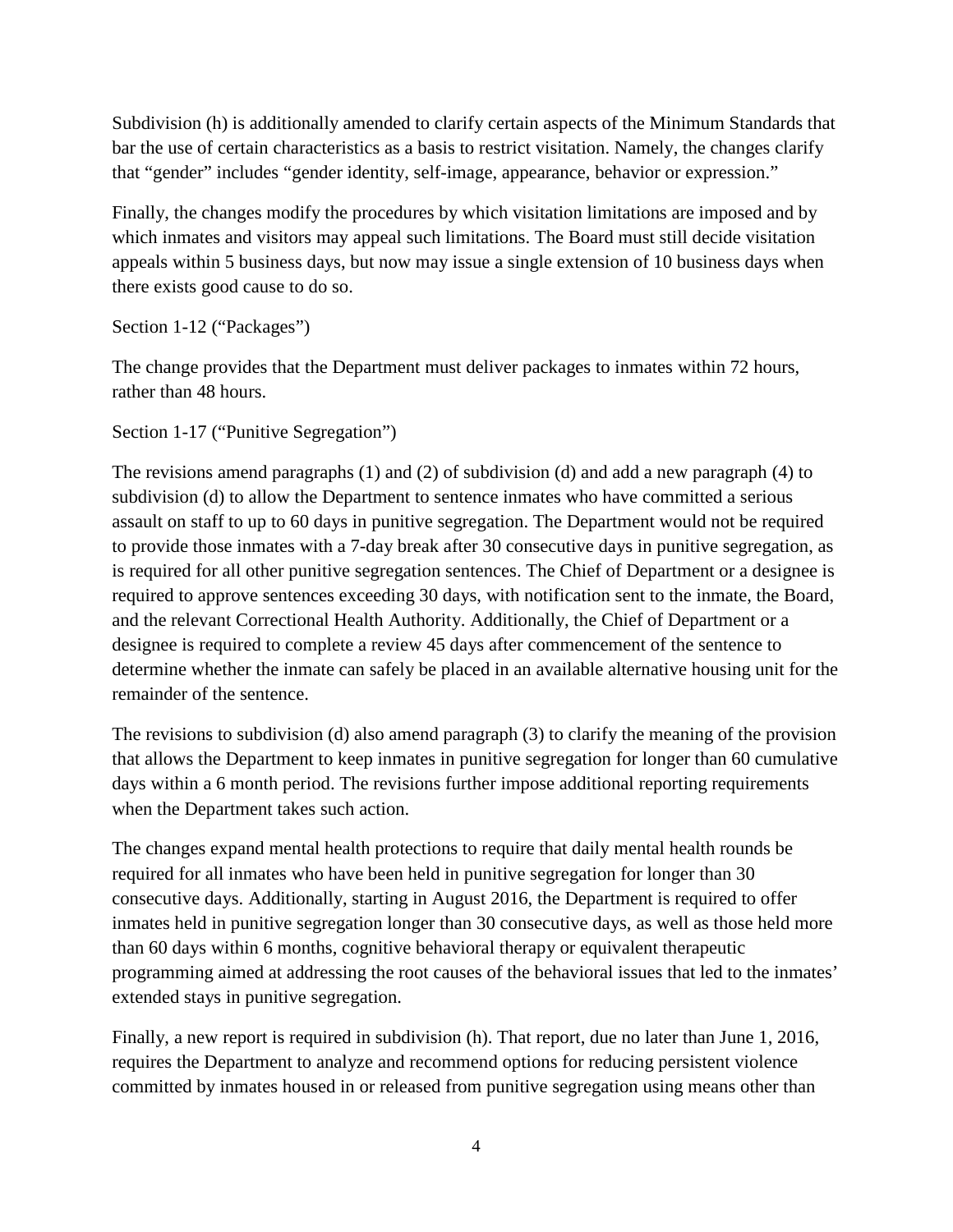extending punitive segregation confinement. Additionally, new reporting requirements are added to a previous report related to the Department's use of punitive segregation.

# **Final Rule**

"Shall" and "must" denote mandatory requirements and may be used interchangeably in the rules of the Board of Correction, unless otherwise specified or unless the context clearly indicates otherwise.

New material is underlined.

[Material inside brackets indicates deleted material.]

Section 1. Paragraph (1) of subdivision (b) of section 1-02 of Title 40 of the Rules of the City of New York is amended, paragraph (2) is renumbered as paragraph (3), and a new paragraph (2) is added, to read as follows:

- (1) [Prisoners serving sentence] Sentenced inmates shall be housed separate and apart from [prisoners] inmates awaiting trial or examination, except when housed in:
	- (i) punitive segregation:
	- (ii) medical housing areas;
	- (iii) mental health centers and mental observation cell housing areas;
	- (iv) [close custody housing areas] enhanced supervision housing; [and]
	- $(v)$  nursery[.];
	- (vi) adolescent housing areas;
	- (vii) housing areas designated for inmates ages 18 to 21 inclusive; and
	- (viii) housing areas for pregnant inmates.
- (2) Where sentenced inmates are housed with inmates awaiting trial or examination in the housing areas listed in subparagraphs (i) through (viii) of paragraph (1) of this subdivision, the sentenced inmates shall be treated as inmates awaiting trial or examination for all purposes other than housing.

§ 2. Subdivision (f) of section 1-06 of Title 40 of the Rules of the City of New York is amended to read as follows:

(f) *Recreation for* [*prisoners*] *inmates in the contagious disease units.*

[The Department shall not be required to provide an indoor recreation area for use during inclement weather by prisoners confined for medical reasons in the contagious disease units] In place of out-of-cell recreation, the Department, in consultation with medical providers, may provide inmates confined for medical reasons in the contagious disease units with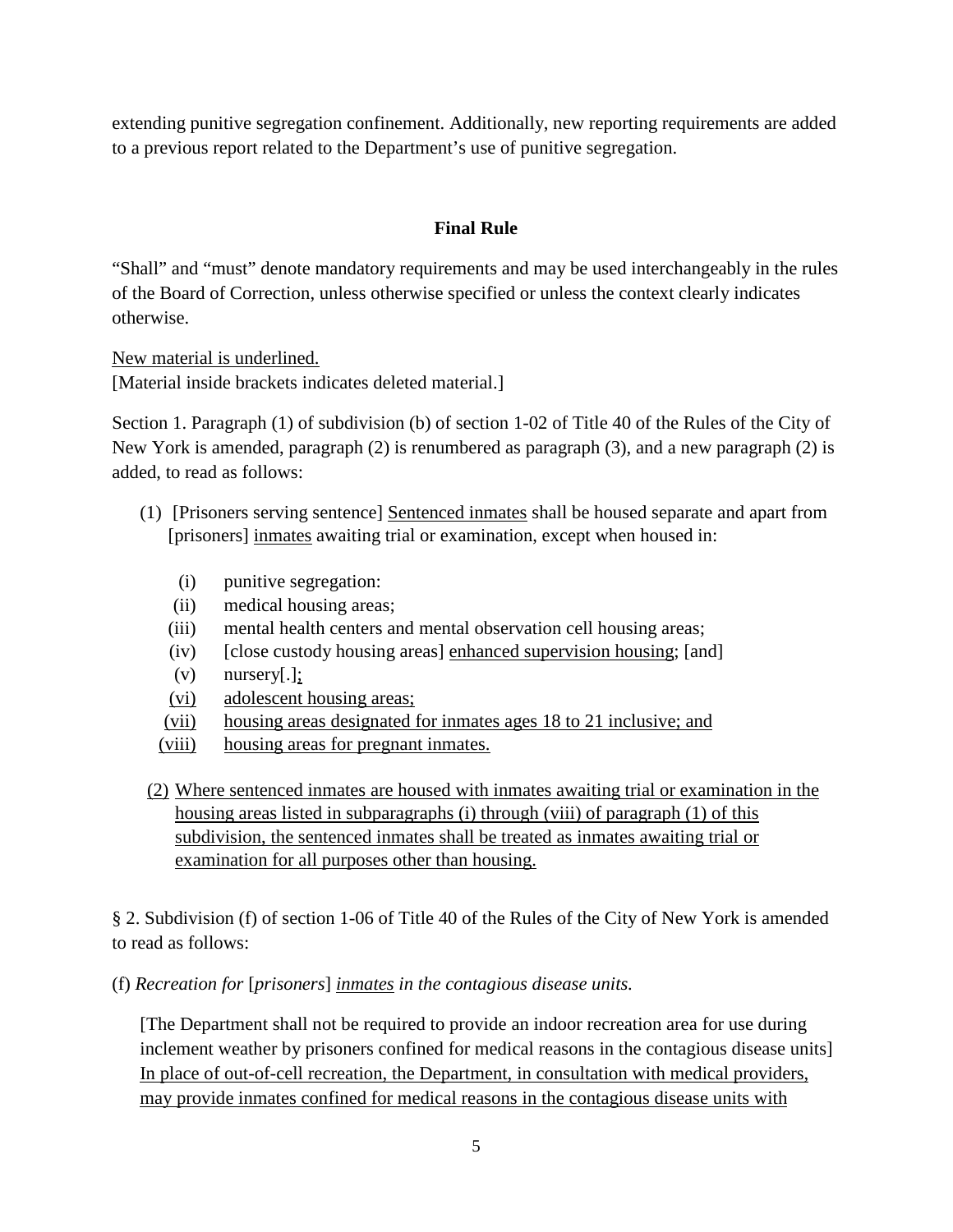appropriate recreation equipment and materials for in-cell recreation. The Department must provide such inmates with daily access to publications, such as newspapers, books, and magazines, which shall be made available in the six (6) most common languages spoken by the inmate population.

§ 3. Subdivision (a) of section 1-09 of Title 40 of the Rules of the City of New York is amended to read as follows:

## (a) *Policy.*

[Prisoners] All inmates are entitled to receive personal visits of sufficient length and number. Maintaining personal connections with social and family networks and support systems is critical to improving outcomes both during confinement and upon reentry. Visitation with friends and family plays an instrumental role in an inmate's ability to maintain these connections and should therefore be encouraged and facilitated by the Department. Additionally, the Board recognizes that an inmate's family may not be limited to those related to the inmate by blood or by legally-recognized bonds, such as marriage or adoption. Therefore, the term "family" as it is used in this subdivision should be construed broadly to reflect the diversity of familial structures and the wide variety of relationships that may closely connect an inmate to others. This should include, for example, but may not be limited to: romantic partners; godparents and godchildren; current and former step-parents, children, and siblings; and those connected to the inmate through current or former domestic partnerships, foster arrangements, civil unions, or cohabitation.

§ 4. Subdivision (f) of section 1-09 of Title 40 of the Rules of the City of New York is amended to read as follows:

#### (f) *Contact visits*.

Physical contact shall be permitted between every [prisoner] inmate and all of [his or her] the inmate's visitors [throughout the visiting period, including holding hands, holding young children, and kissing]. Permitted physical contact shall include a brief embrace and kiss between the inmate and visitor at both the beginning and end of the visitation period. Inmates shall be permitted to hold children in the inmate's family who are ages fourteen (14) and younger throughout the visitation period, provided that the Department may limit an inmate's holding of children to one child at a time. Additionally, inmates shall be permitted to hold hands with their visitors throughout the visitation period, which the Department may limit to holding hands over a partition that is no greater than six (6) inches. The provisions of this subdivision are inapplicable to [prisoners] inmates housed for medical reasons in the contagious disease units. The Department may impose certain limitations on contact visits for inmates confined in enhanced supervision housing in accordance with the procedures and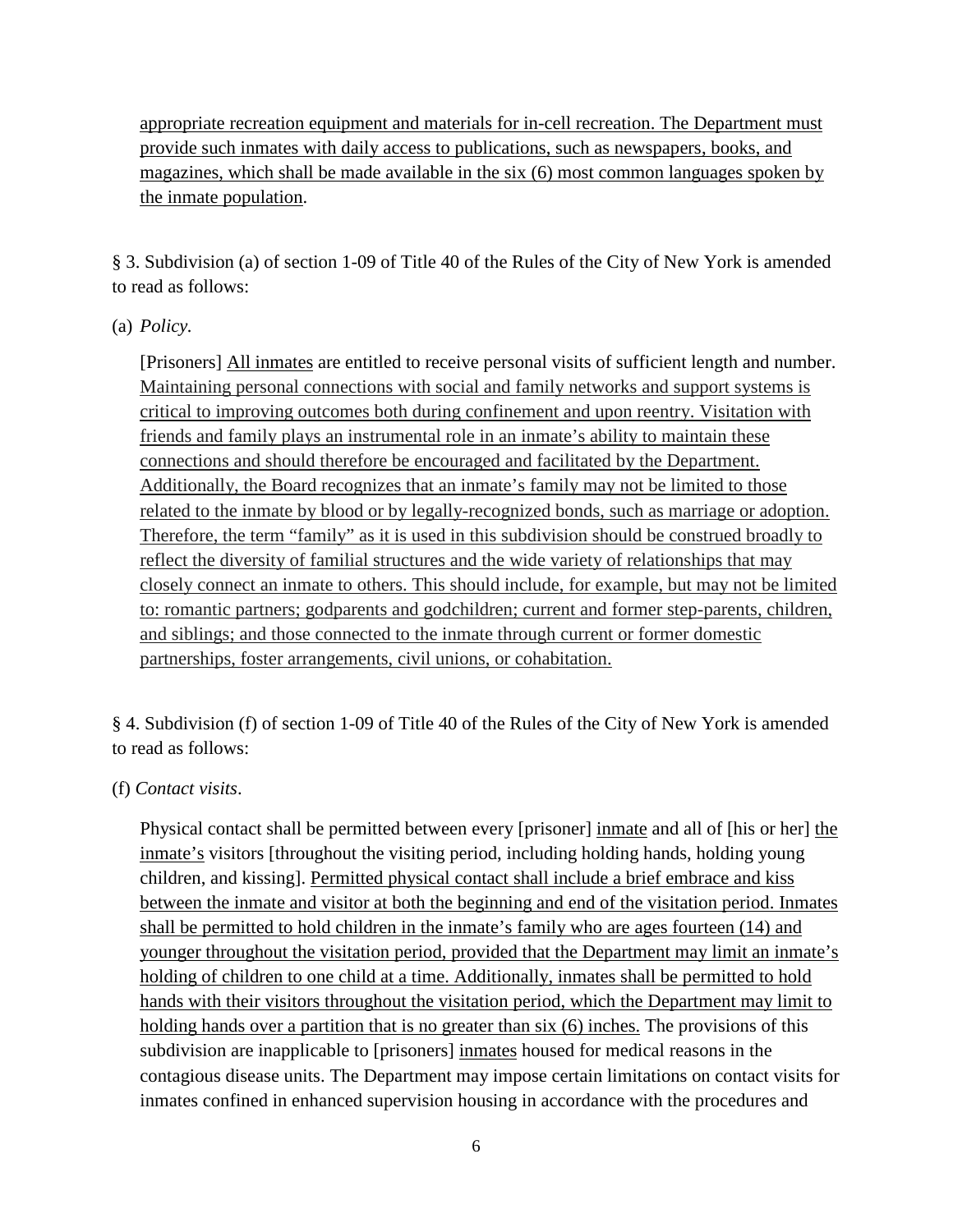guidelines set forth in section 1-16 of this chapter.

§ 5. Paragraph (1) of subdivision (h) of section 1-09 of Title 40 of the Rules of the City of New York is renumbered as paragraph (4) and amended, paragraphs (2), (3), and (4) are renumbered as paragraphs  $(1)$ ,  $(2)$  and  $(5)$  and amended, a new paragraph  $(3)$  is added, a new subdivision  $(i)$ is created, and paragraph (5) of subdivision (h) is renumbered as paragraph (1) of the new subdivision (i) and amended, to read as follows:

- (h) [*Limitation on visiting*] *Restrictions on visitation rights*.
	- $[(2)](1)$  The [visiting] visitation rights of [a prisoner] an inmate with a particular visitor may be denied, revoked or limited only when it is determined that the exercise of those rights constitutes a serious threat to the safety or security of a facility, provided that [visiting] visitation rights with a particular visitor may be denied only if revoking the right to contact visits would not suffice to reduce the serious threat.

This determination must be based on specific acts committed by the visitor during a prior visit to a facility that demonstrate [his or her] the visitor's threat to the safety and security of a facility, or on specific information received and verified that the visitor plans to engage in acts during the next visit that will be a threat to the safety or security of the facility. Prior to any determination, the visitor must be provided with written notification of the specific charges and the names and statements of the charging parties, and be afforded an opportunity to respond. The name of an informant may be withheld if necessary to protect [his or her] the informant's safety.

 $[(3)](2)$  [A prisoner's] An inmate's right to contact visits as provided in subdivision (f) of this section may be denied, revoked, or limited only when it is determined that such visits constitute a serious threat to the safety or security of a facility. Should a determination be made to deny, revoke or limit [a prisoner's] an inmate's right to contact visits in the usual manner, alternative arrangements for affording the [prisoner] inmate the requisite number of visits shall be made, including, but not limited to, non-contact visits.

This determination must be based on specific acts committed by the [prisoner] inmate while in custody under the present charge or sentence that demonstrate [his or her] the inmate's threat to the safety and security of a facility, or on specific information received and verified that the [prisoner] inmate plans to engage in acts during the next visit that will be a threat to the safety or security of the facility. Prior to any determination, the [prisoner] inmate must be provided with written notification of the specific charges and the names and statements of the charging parties, and be afforded an opportunity to respond. The name of an informant may be withheld if necessary to protect [his or her] the informant's safety.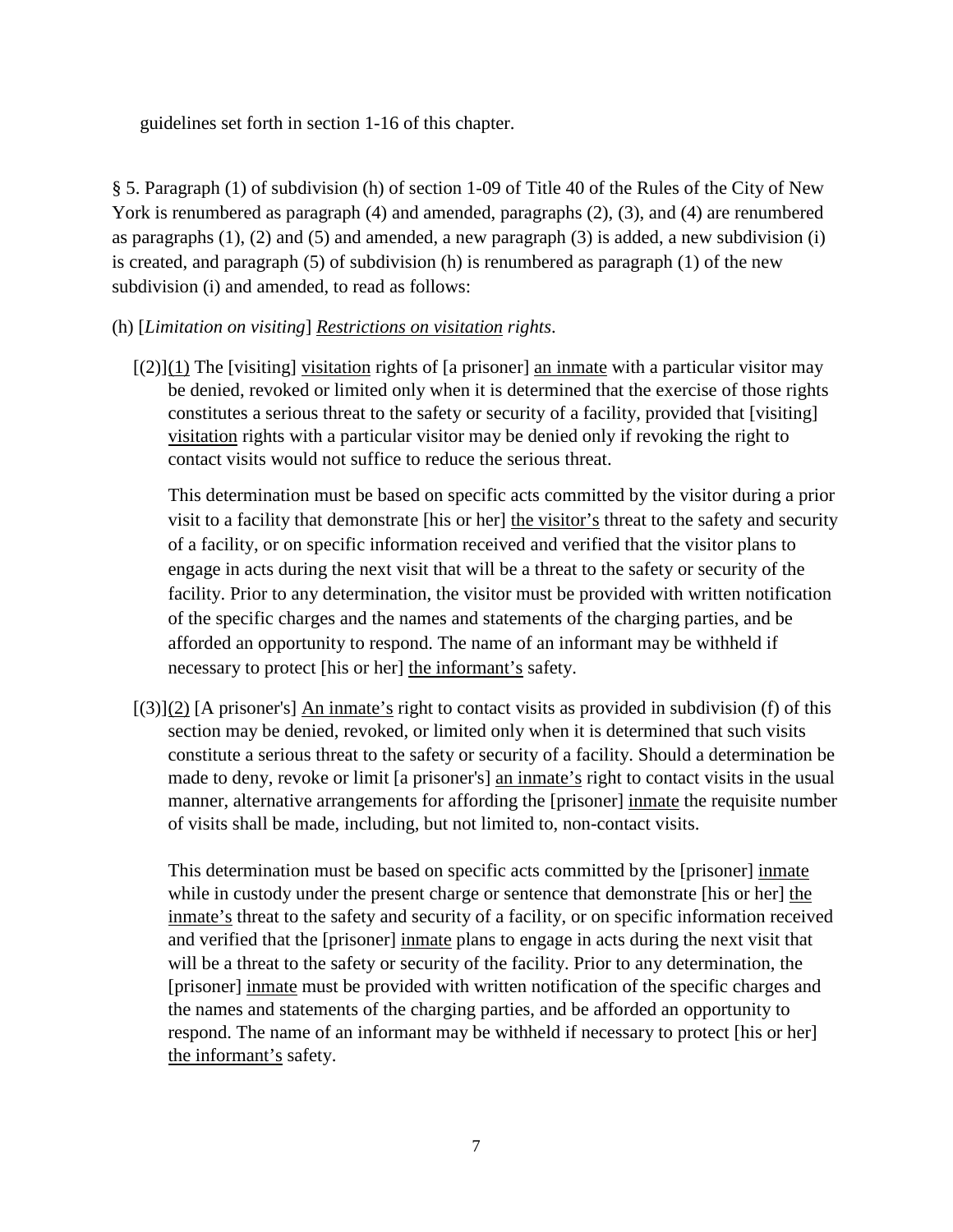- (3) Restrictions on visitation rights must be tailored to the threat posed by the inmate or prospective visitor and shall go no further than what is necessary to address that threat.
- $[(1)](4)$  [Visiting] Visitation rights shall not be denied, revoked, limited or interfered with based [upon a prisoner's] on an inmate's or a prospective visitor's actual or perceived:
	- $(i)$  sex;
	- (ii) sexual orientation;
	- (iii) race;
	- (iv) age, except as otherwise provided in this section;
	- (v) nationality;
	- (vi) political beliefs;
	- (vii) religion;
	- (viii) criminal record;
	- (ix) pending criminal or civil case;
	- (x) lack of family relationship;
	- (xi) gender, including gender identity, self-image, appearance, behavior or expression; or
	- (xii) disability
- $\left[\frac{4}{3}\right]$ (5) Any determination to deny, revoke or limit  $\left[\frac{4}{3}\right]$  ans inmate is visitation rights pursuant to paragraphs  $[(2)]$  (1) and  $[(3)]$  (2) of this subdivision shall be in writing and shall state the specific facts and reasons underlying such determination. A copy of this determination, including a description of the appeal procedure, shall be sent to the Board and to any person affected by the determination within 24 hours of the determination.

#### (i) *Appeal procedure for visitation restrictions.*

- $[(5)] (1)$  Any person affected by [a] the Department's determination [made pursuant to paragraphs (2) and (3) of this subdivision] to deny, revoke or limit access to visitation may appeal such determination to the Board[.], in accordance with the following procedures:
	- (i) The person affected by the determination shall give notice in writing to the Board and the Department of [his or her] intent to appeal the determination.
	- (ii) The Department and any person affected by the determination may submit to the Board for its consideration any relevant material in addition to the written determination.
	- (iii) The Board or its designee shall issue a written decision upon the appeal within five (5) business days after receiving notice of the requested review, indicating whether the visitation determination has been affirmed, reversed, or modified.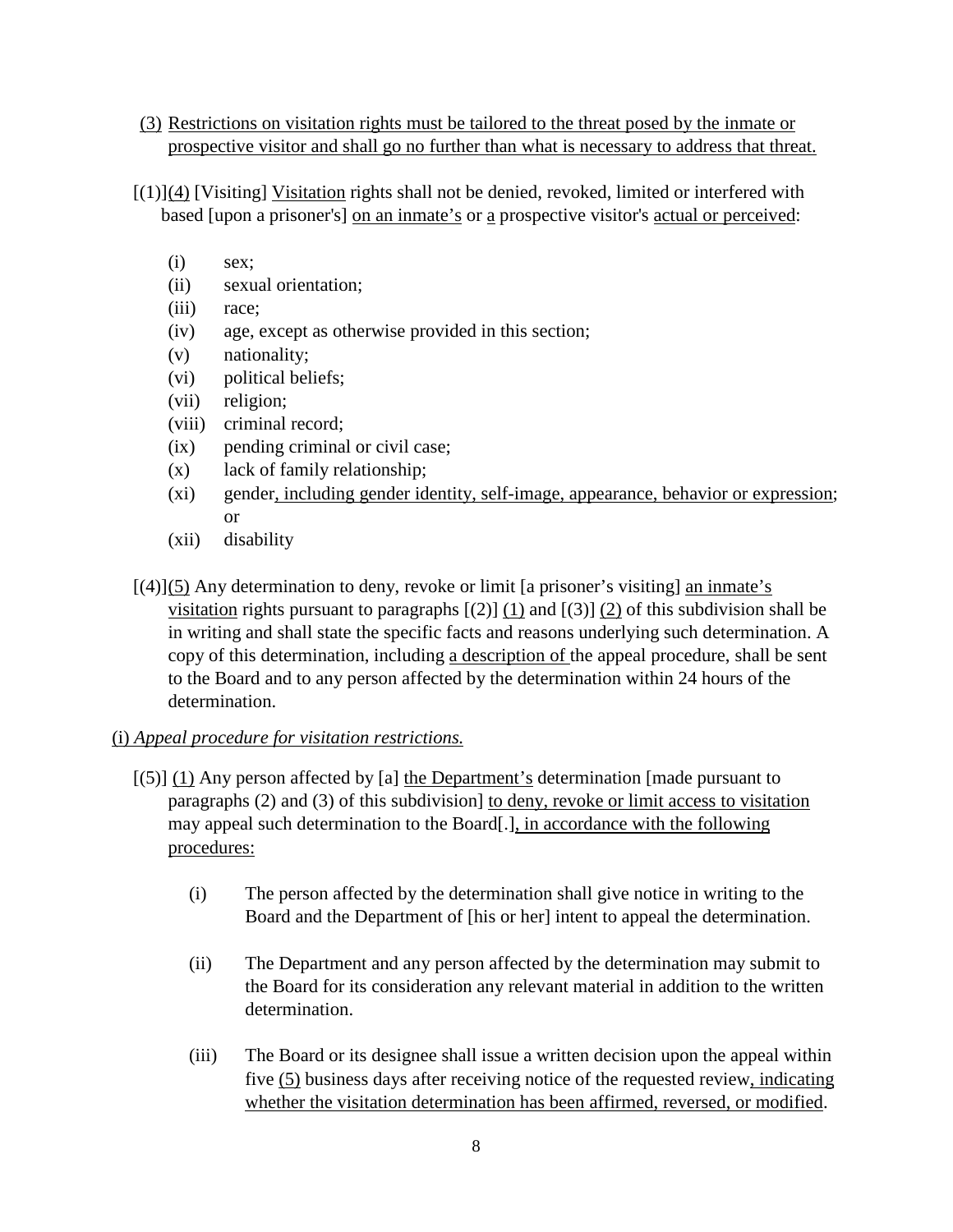(iv) Where there exists good cause to extend the time period in which the Board or designee may issue a written decision beyond five (5) business days, the Board or designee may issue a single extension not to exceed ten (10) business days. In such instances, the Board shall immediately notify the Department and any persons affected by the extension.

§ 6. Paragraph (1) of subdivision (d) of section 1-12 of Title 40 of the Rules of the City of New York is amended, to read as follows:

(1) Incoming packages shall be delivered within [48] 72 hours of receipt by the Department, unless the intended [prisoner] inmate is no longer in custody of the Department.

§ 7. Paragraphs (1), (2), and (3) of subdivision (d) of section 1-17 of Title 40 of the Rules of the City of New York are amended, and new paragraphs (4) and (5) are added, to read as follows:

- (1) [No] Except where an inmate has committed a serious assault on staff as described in paragraph (4) of this subdivision, no inmate may be sentenced to punitive segregation for more than thirty (30) days for any single infraction. [In no event may an inmate be held in punitive segregation longer than thirty (30) consecutive days.]
- (2) Except where an inmate is serving a punitive segregation sentence for a serious assault on staff as described in paragraph (4) of this subdivision, in no event may an inmate be held in punitive segregation longer than thirty (30) consecutive days. [An] Except where an inmate is serving a punitive segregation sentence for a serious assault on staff as described in paragraph (4) of this subdivision, an inmate who has served thirty (30) consecutive days in punitive segregation [must] shall be released from punitive segregation for at least seven (7) days before that inmate may be returned to punitive segregation.
- (3) An inmate may not be held in punitive segregation for more than a total of sixty (60) days within any six (6) month period, unless, upon completion of or throughout the sixty (60) [days] day period, the inmate [continues] has continued to engage in persistent acts of violence, other than self-harm, such that [placement in enhanced supervision housing, provided for in section 1-16 of this chapter,] any placement other than punitive segregation would endanger inmates or staff.
	- (i) In such instances, the Department shall not be required to release the inmate from punitive segregation after sixty (60) days have elapsed.
	- (ii) [the] The Chief of Department must approve such [extension] extensions of [the inmate's] punitive segregation placement[, and the Department must provide the Board and the Department of Health and Mental Hygiene with immediate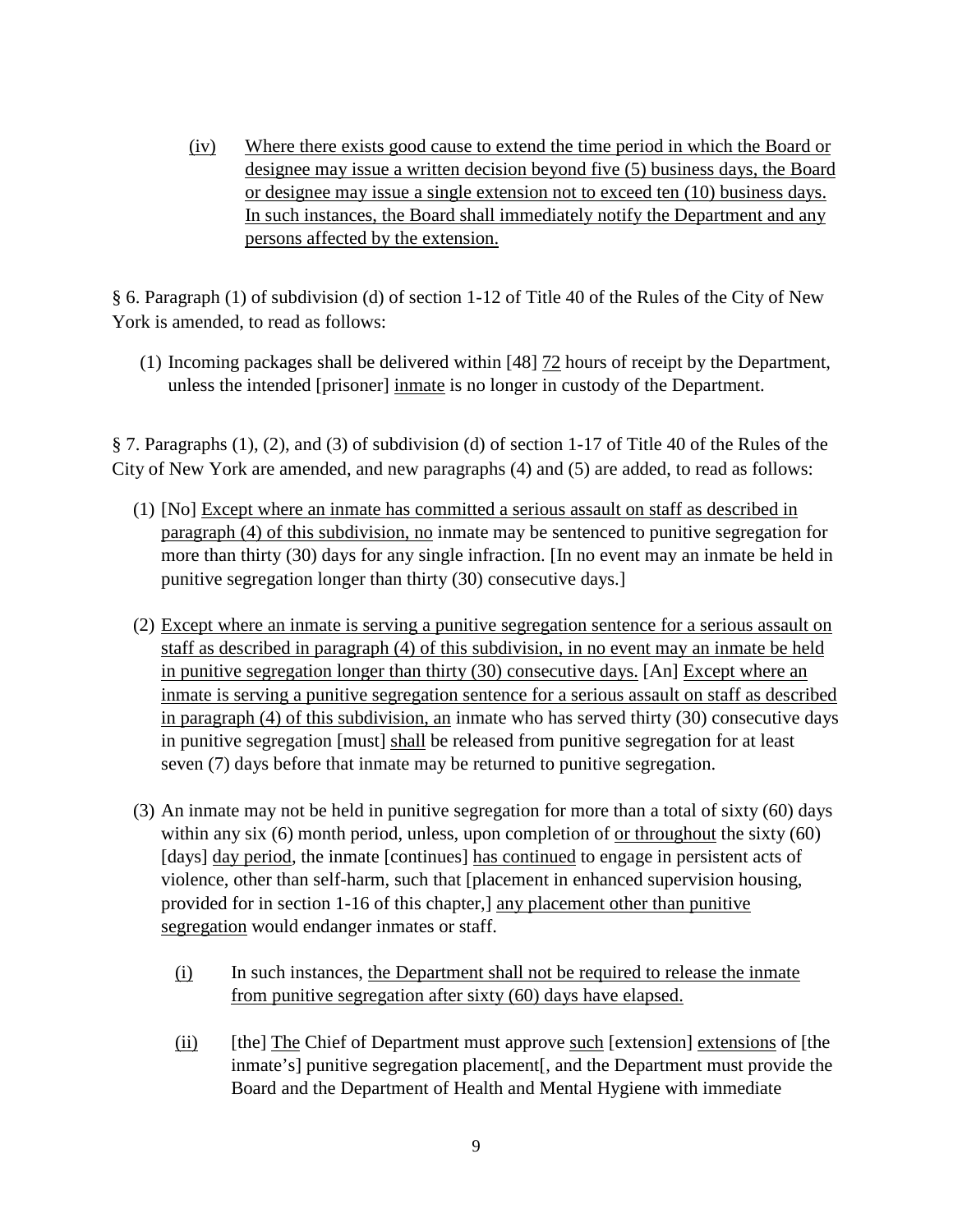notification containing an explanation of the security concerns presented by the inmate] in writing and state: (1) the reasons why placement in a less restrictive setting has been deemed inappropriate or unavailable, and (2) why retaining the inmate in punitive segregation is necessary to ensure the safety of inmates or staff. [Daily mental health rounds must be provided to inmates who serve more than sixty (60) days within a six (6) month period, and such rounds must be documented in writing.]

- (iii) The Department must immediately provide the Board and the relevant Correctional Health Authority with a copy of the Chief of Department's written approval.
- (4) Inmates sentenced to punitive segregation for an assault on staff that causes staff to suffer one or more serious injuries, as listed under the Department's definition of "A" Use of Force Incidents, may receive a punitive segregation sentence of up to sixty (60) days for that single infraction.
	- (i) The Chief of Department or a designee must approve or disapprove in writing any punitive segregation sentence for a serious assault on staff that exceeds thirty (30) days. The written approval or disapproval shall be sent immediately to the inmate, the Board, and the relevant Correctional Health Authority.
	- (ii) While an inmate is serving a punitive segregation sentence for a serious assault on staff that exceeds thirty (30) days, the Department shall not be required to release the inmate from punitive segregation housing after thirty (30) consecutive days.
	- (iii) Where an inmate's punitive segregation sentence for a serious assault on staff exceeds forty-five (45) days, the Chief of Department or a designee shall complete a review of the sentence forty-five (45) days after its commencement to determine whether the inmate could safely be placed in an available alternative housing unit for the remainder of the sentence. The decision, and the reasoning supporting it, shall be stated in writing and immediately sent to the inmate, the Board, and the relevant Correctional Health Authority.
- (5) Daily mental health rounds must be provided to inmates housed in punitive segregation who have been held there longer than thirty (30) consecutive days or have served more than sixty (60) days within a six (6) month period. Such rounds must be documented in writing. Beginning August 1, 2016, the Department shall additionally offer such inmates cognitive behavioral therapy or a similar evidence-based intervention aimed at addressing the root causes of the behavior that led to the inmates' extended stays in punitive segregation. Such programming shall be developed in consultation with the relevant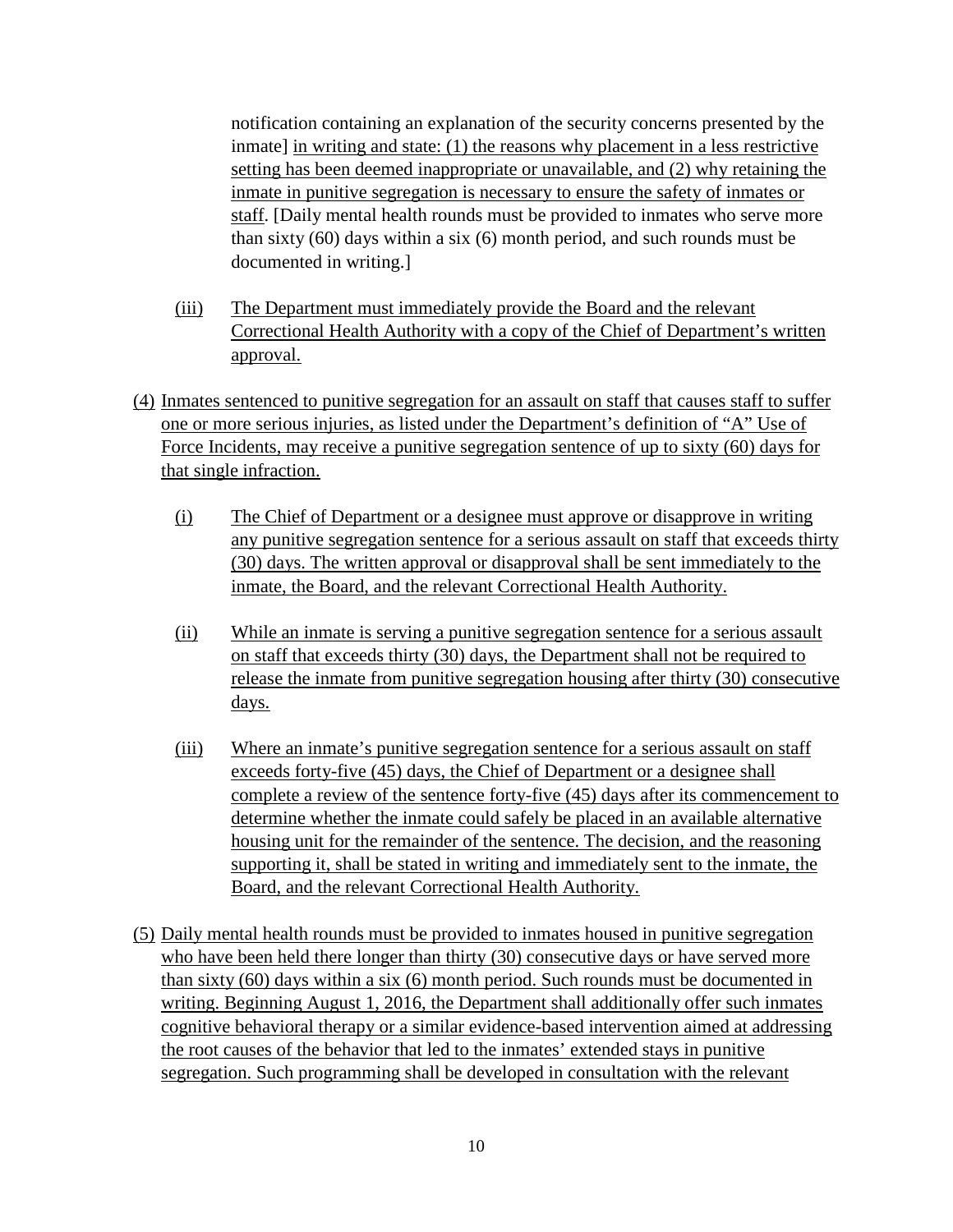# Correctional Health Authority.

§ 8. Subdivision (h) of section 1-17 of Title 40 of the Rules of the City of New York is amended, to read as follows:

# (h) *Reports on punitive segregation*.

- (1) No later than sixty (60) days after implementation of enhanced supervision housing provided for in section 1-16 of this chapter and every sixty (60) days thereafter, the Department shall submit to the Board information related to implementation of required changes to punitive segregation. This information shall include, but shall not be limited to:
	- (i) the number of inmates held in punitive segregation and the number of inmates waiting to be held in punitive segregation;
	- (ii) data related to the length of punitive segregation sentences and the frequency of the types of offences resulting in punitive segregation sentences;
	- (iii) the status of the reduction of punitive segregation sentences from ninety (90) to thirty (30) days and any other efforts to reduce the use of and length of stay in punitive segregation;
	- (iv) the status of implementation of the Department's planned policy to require that an inmate be released from punitive segregation for a minimum of seven (7) days before returning to punitive segregation;
	- (v) the number of punitive segregation sentences of thirty-one  $(31)$  to forty-five  $(45)$ days in duration given to inmates for a serious assault on staff, disaggregated by whether the sentence was approved or disapproved by the Chief of Department or a designee;
	- (vi) the number of punitive segregation sentences exceeding forty-five (45) days in duration given to inmates for a serious assault on staff, disaggregated by whether the sentence was approved or disapproved by the Chief of Department or a designee;
	- (vii) the number of punitive segregation sentences the Chief of Department or a designee reviewed forty-five (45) days after commencement and the number of instances where, as a result of this review, an inmate was placed in an alternative housing unit for the remainder of the sentence;
	- (viii) the number of requests submitted to the Chief of Department to hold an inmate in punitive segregation for more than a total of sixty (60) days within a six (6) month period, disaggregated by whether the request was approved or disapproved by the Chief of Department;
	- $(ix)$  the number of inmates who received two  $(2)$  or more placements in punitive segregation pursuant to section  $1-17(d)(3)$ ;
	- $(x)$  the number of inmates currently in Department custody who have, during their current incarceration, been housed in punitive segregation a total of: one (1) to thirty (30) days, thirty-one (31) to sixty (60) days, sixty-one (61) to ninety (90)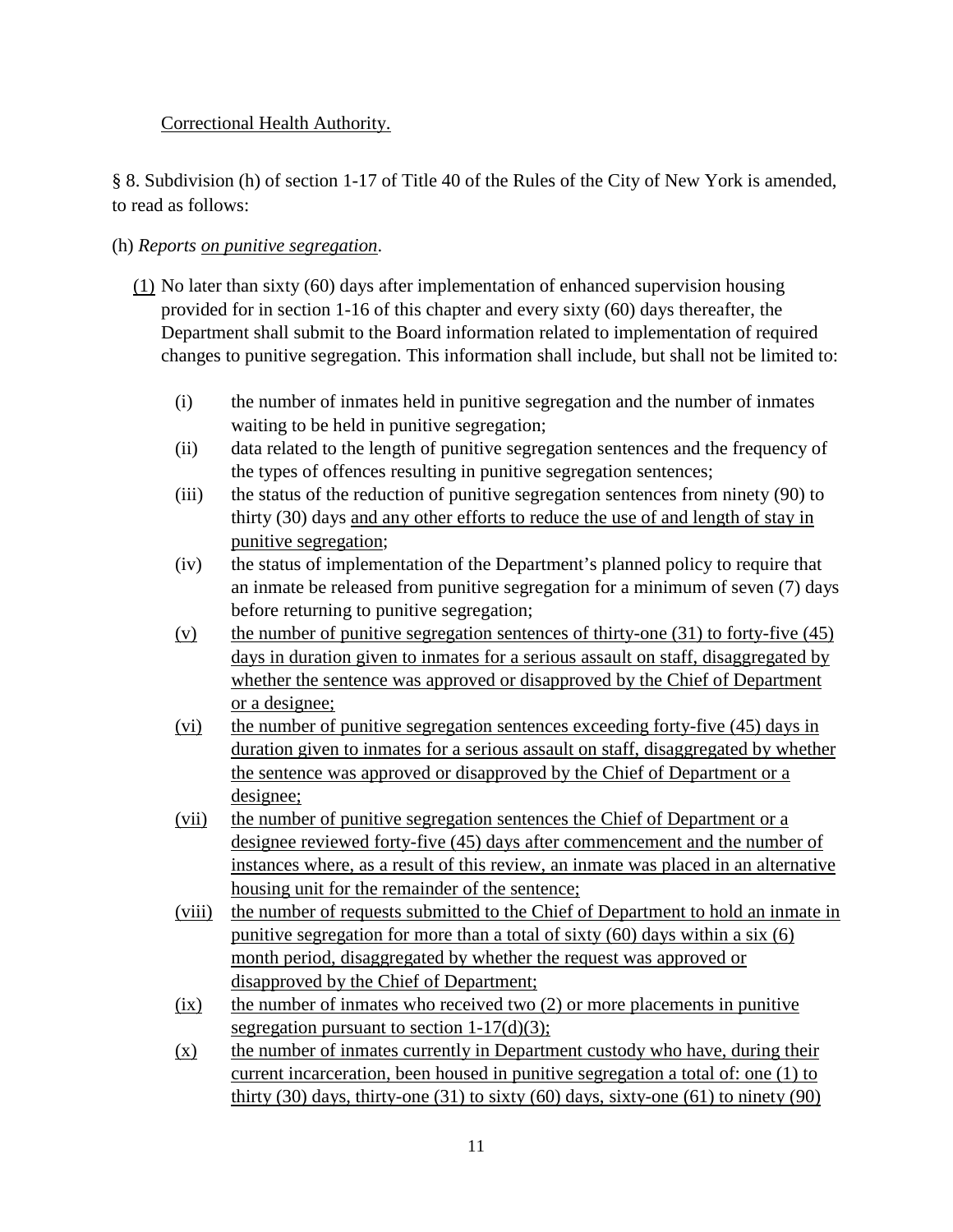days, ninety-one (91) to one-hundred-twenty (120) days, and more than onehundred-twenty (120) days;

- (xi) the number of inmates currently housed in punitive segregation, who have been held there, consecutively, for: one (1) to thirty (30) days, thirty-one (31) to sixty (60) days, sixty-one (61) to ninety (90) days, ninety-one (91) to one-hundredtwenty (120) days, and more than one-hundred-twenty (120) days;
- (xii) [(v)] a plan and timeline detailing steps necessary to reduce the length of punitive segregation sentences and to reduce the number of inmates housed in punitive segregation;
- (xiii) [(vi)] data related to the amount of recreation and out-of-cell time provided to inmates housed in punitive segregation; and
- (xiv) [(vii)] any other information the Department or the Board deems relevant to the Board's assessment of punitive segregation in Department facilities.
- (2) No later than June 1, 2016, the Department shall submit to the Board a report analyzing and recommending options to reduce persistent violence committed by inmates housed in or released from punitive segregation that use means other than extending punitive segregation confinement. The report shall:
	- (i) detail how its recommended solutions would support the goals of protecting the safety and wellbeing of staff and inmates, promoting the security of Department facilities, and facilitating successful reentry of inmates;
	- (ii) describe the measures the Department has already implemented or plans to implement, including programming and housing, as well as other measures it has considered;
	- (iii) include an assessment of the pros and cons of each option, and the various potential impacts of implementing each option, including any resources that may be needed; and
	- (iv) include a description of research conducted by the Department on effective disciplinary systems and alternatives to punitive segregation and the progress of Department efforts to identify viable alternative programs and locations to safely house and treat violent offenders.